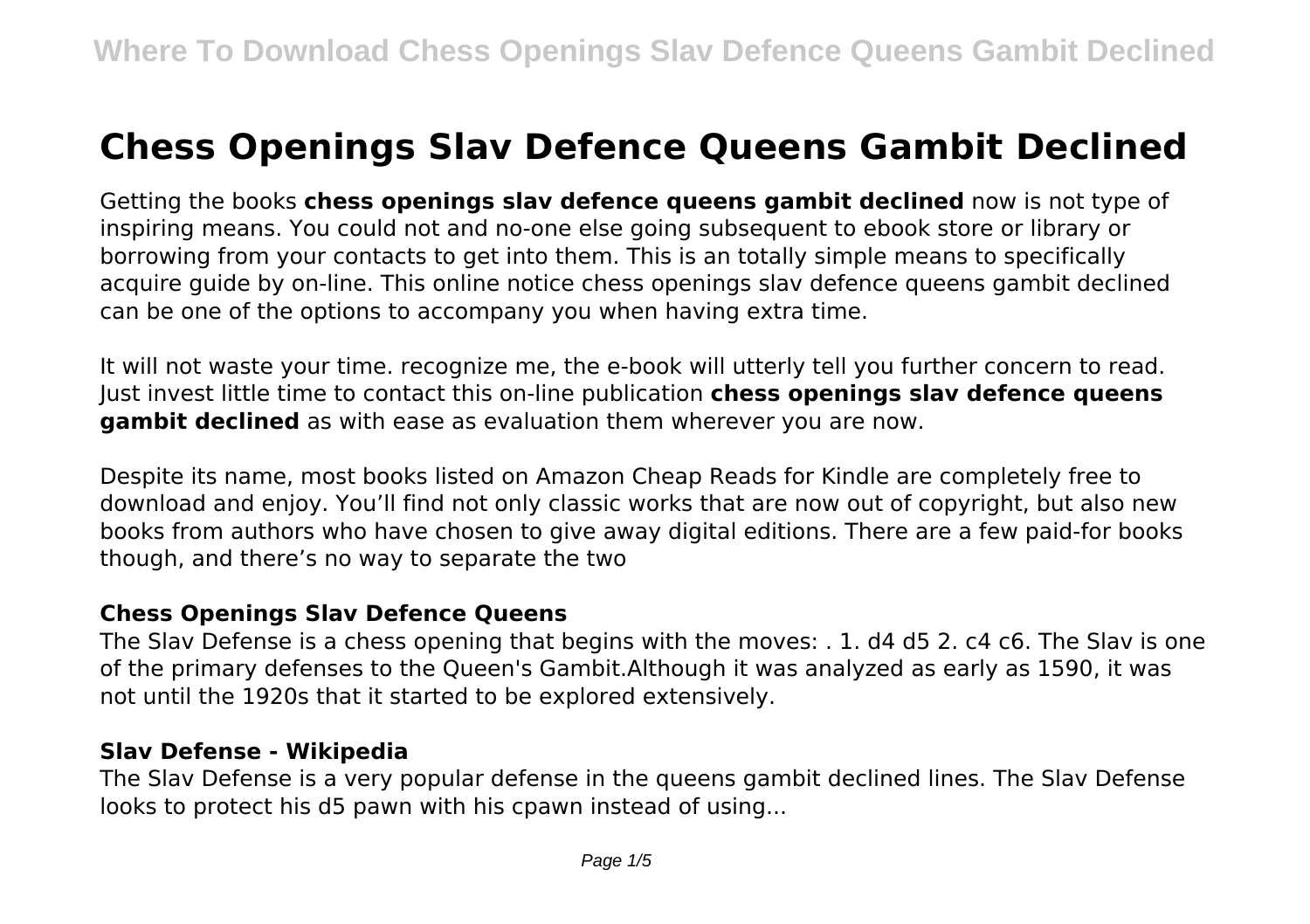# **Chess Openings- Slav Defense (Queens Gambit Declined ...**

The Slav Defense is one of the most logical openings Black can play against the Queen's Gambit after 1.d4 d5 2.c4. Compared to other chess openings for Black against1.d4such as the Grunfeld Defense, playing the Slav Defense does not force you to learn an endless amount of theory.

## **Slav Defense - A Complete Chess Opening Guide For Black**

With the Slav Defense, Black supports his attacked d5-pawn with the c-pawn. This way he is able to recapture on d5 with the pawn, maintaining a strong central point; while he also avoids blocking in the queen's-bishop. Pros: The bishop on c8 is not impeded Black maintains a solid central point The  $c4...$ 

## **Slav Defense - Chess Openings - Chess.com**

Queen's Gambit Declined Slav (1 d4 d5 2 c4 c6 3 Nf3) : chess opening performance statistics, strategy and tactics, famous games, PGN download, discussion forum, and more. Chess openings: Queen's Gambit Declined Slav (D11)

## **Chess openings: Queen's Gambit Declined Slav (D11)**

The Slav Defense is one of the most popular openings with GM's. This is for two reasons. The first is that it is one of the most solid lines to play against the Queens Gambit and with the Queens Gambit being a regular opening at high level play, many top players have become fans of this opening. 1. d4 d5

## **Slav Defense - The Chess Website**

"The Geller Gambit has become enormously popular and now has a vast body of theory supporting it. As with many variations of the Slav, White gives up the c-pawn for control of the center. This opening can also be reached via the Queen's Gambit Accepted (cf. 1.d4 d5 2.c4 dxc4 3.Nf3 Nf6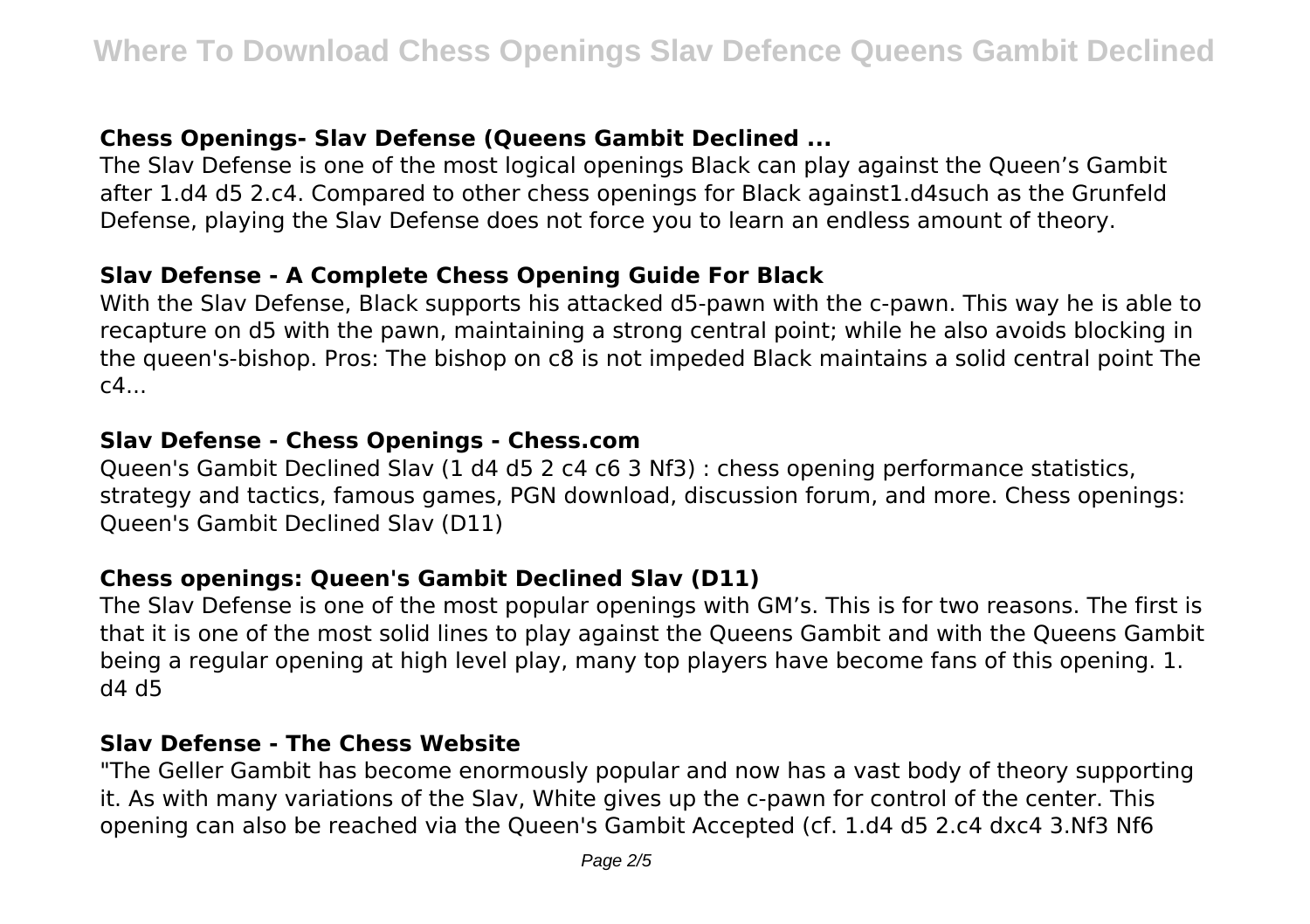4.Nc3 c6) and is equally popular there.

## **Chess openings: Queen's Gambit Declined Slav (D15)**

D10 - Queen's Gambit Declined Slav defence: 1. d4 d5 2. c4 c6 . Search the chess games database, download games, view frequent practitioners and browse the Opening Explorer

#### **D10: Queen's Gambit Declined Slav defence - 365Chess.com**

Chess Openings; Queens Gambit (Chameleon Variation) slav defense, arcdp Jun 3, 2012 #1 ... This was a very topically line a few years ago and still pretty popular today. I know it by the name Chebenako Slav and a huge contributor to theory is Bolgan. Look at his games and games of other strong players in this line to gain some insight.

## **Queens Gambit (Chameleon Variation) slav defense - Chess ...**

And the Slav Defense The opening becomes the Queen's Gambit Accepted In the QGA, Black plays 2...dxc4, temporarily giving up the centre to obtain free development. In the QGD, Black usually plays to hold d5 but has to block his bishop in.

## **Queen's Gambit (How To Play It, Attack It, And Counter It)**

so it depends upon your style. both openings are good but you have to play it properly to equalise with it. but if you ask me which opening i prefer to play against queen's gambit, then my answer is queen's gambit accepted.

## **Slav Defense or Queen's Gambit Declined? - Chess Forums ...**

The Semi-Slav Defense is a variation of the Queen's Gambit chess opening defined by the position reached after the moves: 1. d4 d5 2. c4 c6 3. Nf3 Nf6 4. Nc3 e6 The position may readily be reached by a number of different move orders. With Black advancing pawns to both e6 and c6, the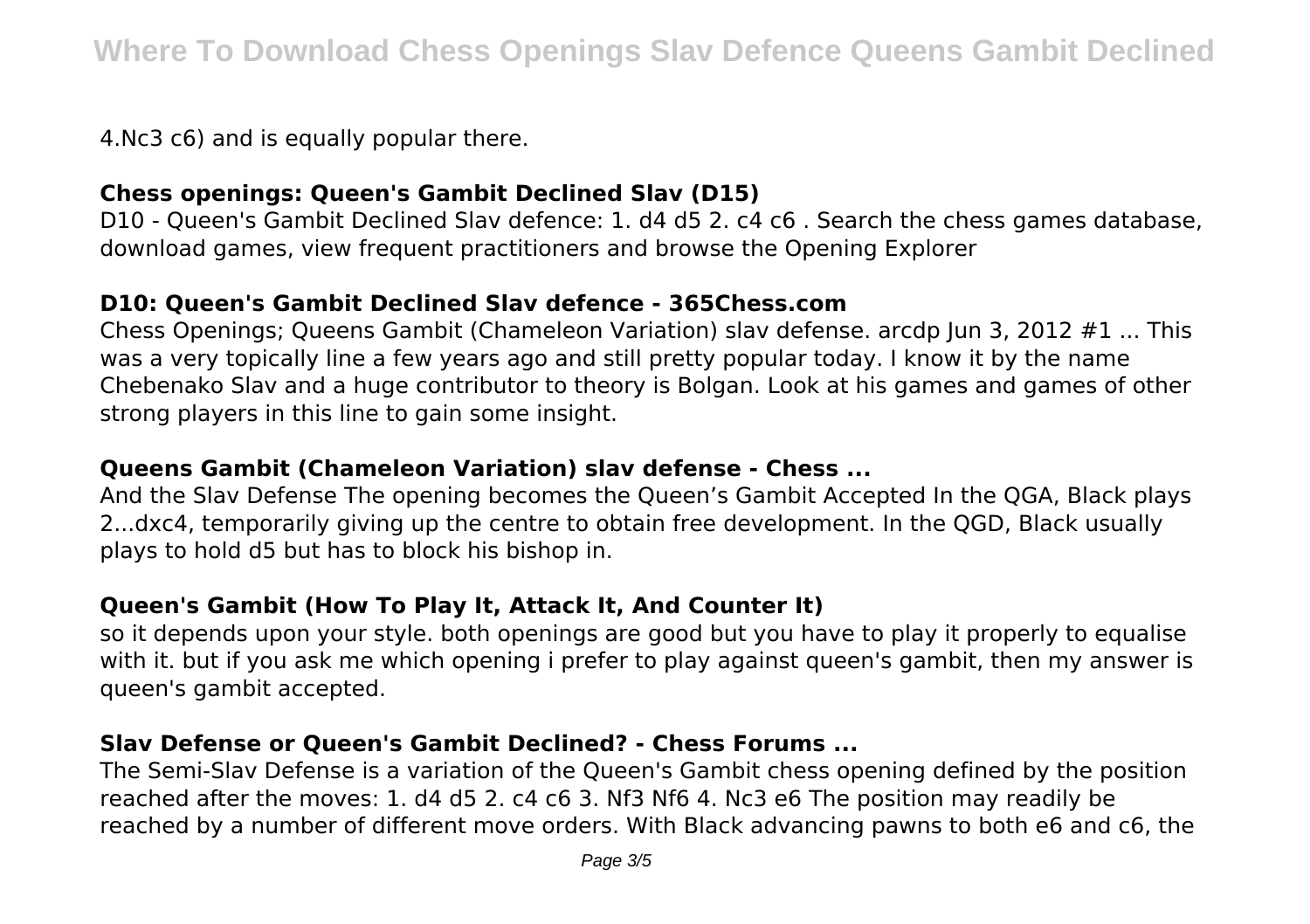opening resembles a mixture of the Orthodox Queen's Gambit Declined and the Slav Defense. Black is threatening to capture the white pawn on c4, and hold it with b7–b5. White can avoid this in a number of ways ...

#### **Semi-Slav Defense - Wikipedia**

Chess openings - Slav Defence See more on the Slav Defence at http://chessopenings.com/queens+gambit/ Get more info about major chess openings at http://ches...

#### **Chess openings - Slav Defence - YouTube**

intermediate. thechesswebsite Opening Slav defence Queen's gambit Declined. The Slav Defense is a very popular defense in the queens gambit declined lines. The Slav Defense looks to protect his d5 pawn with his cpawn instead of using his e 4 pawn and without blocking in his bishop. Because there are so many variations in the Slav Defense it has become one of the most popular openings for grandmasters to play in chess.

## **Chess Openings- Slav Defence (Queen's Gambit Declined ...**

I am a keen player of d4 as white. One of the things that I often read is that the exchange variation of the Queens Gambit Declined is generally considered good for white: [fen ""] 1. d4 d5 2. c4 e6 3. Nc3 Nf6 4. cxd5 exd5 But the exchange variation of the Slav (or exchanging after Nc3 in the Slav) is considered better for black:

#### **opening - Queens Gambit Declined vs Slav: Exchange ...**

Semi-Slav The Semi-Slav Defense is one of the most popular defenses for black against the Queen's Gambit line from white. This opening is seen at all levels of chess competition and is often seen as one of the most sound defenses at top level play. 1.d4 d5